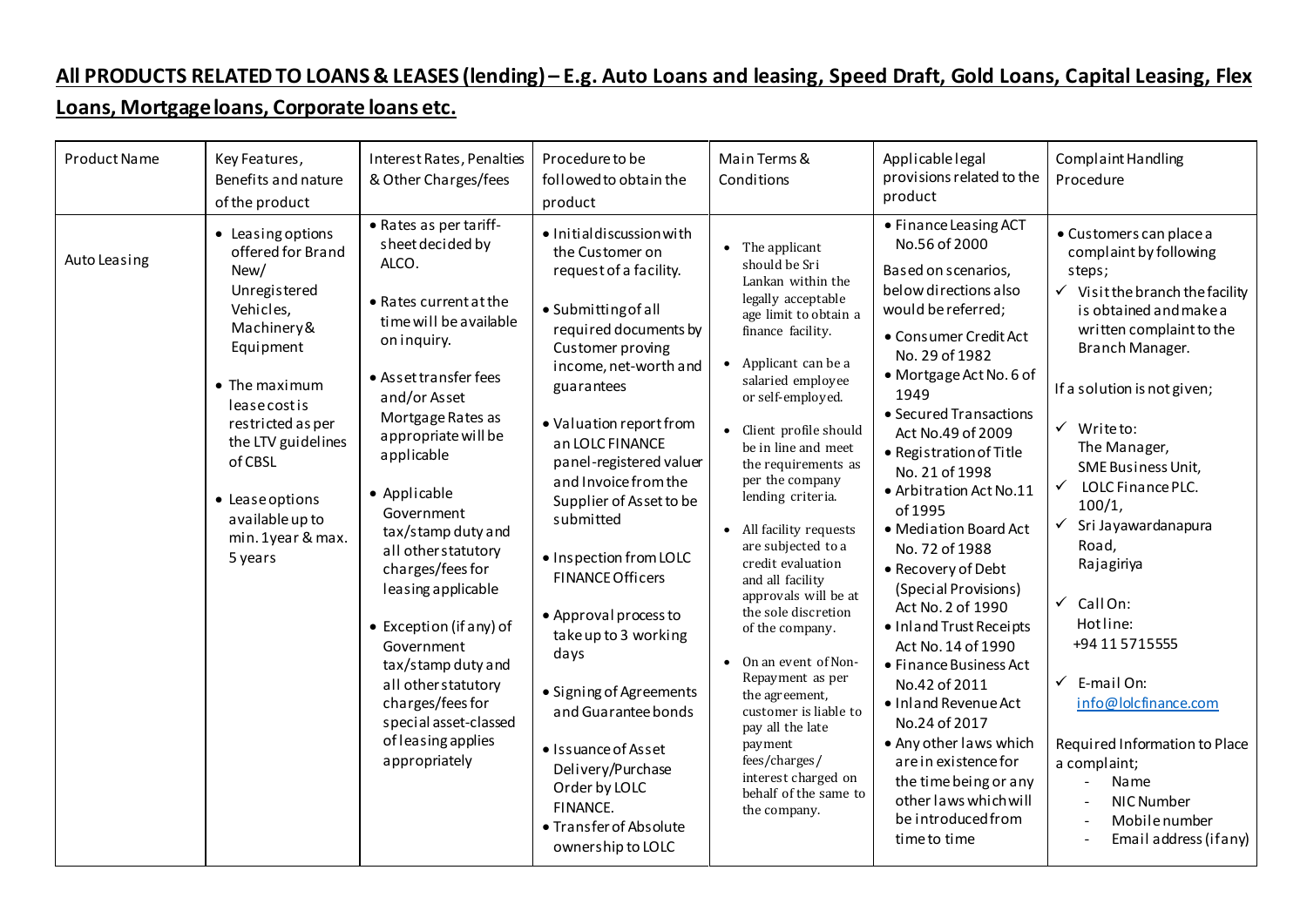| Product Name | Key Features,<br>Benefits and nature<br>of the product | Interest Rates, Penalties<br>& Other Charges/fees | Procedure to be<br>followed to obtain the<br>product                                                                                                                                                                                                            | Main Terms &<br>Conditions                                                                                                                                                                                                                                                                                 | Applicable legal<br>provisions related to the<br>product | <b>Complaint Handling</b><br>Procedure                                                                                                                                                                                                                                                                                                                                                                                                                                                                                                                                                                                                                                                                                                                                                                                        |
|--------------|--------------------------------------------------------|---------------------------------------------------|-----------------------------------------------------------------------------------------------------------------------------------------------------------------------------------------------------------------------------------------------------------------|------------------------------------------------------------------------------------------------------------------------------------------------------------------------------------------------------------------------------------------------------------------------------------------------------------|----------------------------------------------------------|-------------------------------------------------------------------------------------------------------------------------------------------------------------------------------------------------------------------------------------------------------------------------------------------------------------------------------------------------------------------------------------------------------------------------------------------------------------------------------------------------------------------------------------------------------------------------------------------------------------------------------------------------------------------------------------------------------------------------------------------------------------------------------------------------------------------------------|
|              |                                                        |                                                   | FINANCE by the<br>Supplier<br>• Release of Payment to<br>Supplier<br>• Customer will pay<br>periodic rentals as<br>agreed<br>Once all commitments<br>made, the asset will be<br>released to the<br>Customer with a<br>Deletion letter of<br>Absolute ownership. | • Leased asset will be<br>comprehensively<br>insured under LOLC<br>insurance or any<br>insurance preferred<br>by the lessee/<br>borrower policy for<br>the full term.<br>• Rentals to be made<br>on monthly basis at<br>given due date<br>• General conditions<br>stipulated by the<br>principle agreement |                                                          | Contract/Account<br><b>Number</b><br>Details of complaint<br>Date of Complaint<br>$\checkmark$ Customers Canget<br>assistance from Branch<br>Manager to lodge a<br>complaint, the complaint<br>can be lodge via any<br>channel described above.<br>$\checkmark$ Anonymous complaints,<br>without sufficient proof<br>and information related to<br>the complaint will not be<br>considered as a formal<br>complaint.<br>Acknowledgment of<br>complaints<br>$\checkmark$ An email containing will be<br>sent to the customer<br>acknowledging the<br>complaint has been<br>received and has been<br>forwarded to the<br>respective authority for<br>further action.<br>$\checkmark$ The message will also<br>state the number of days<br>within which LFP hopes to<br>resolve the complaint.<br><b>Complaint Investigation</b> |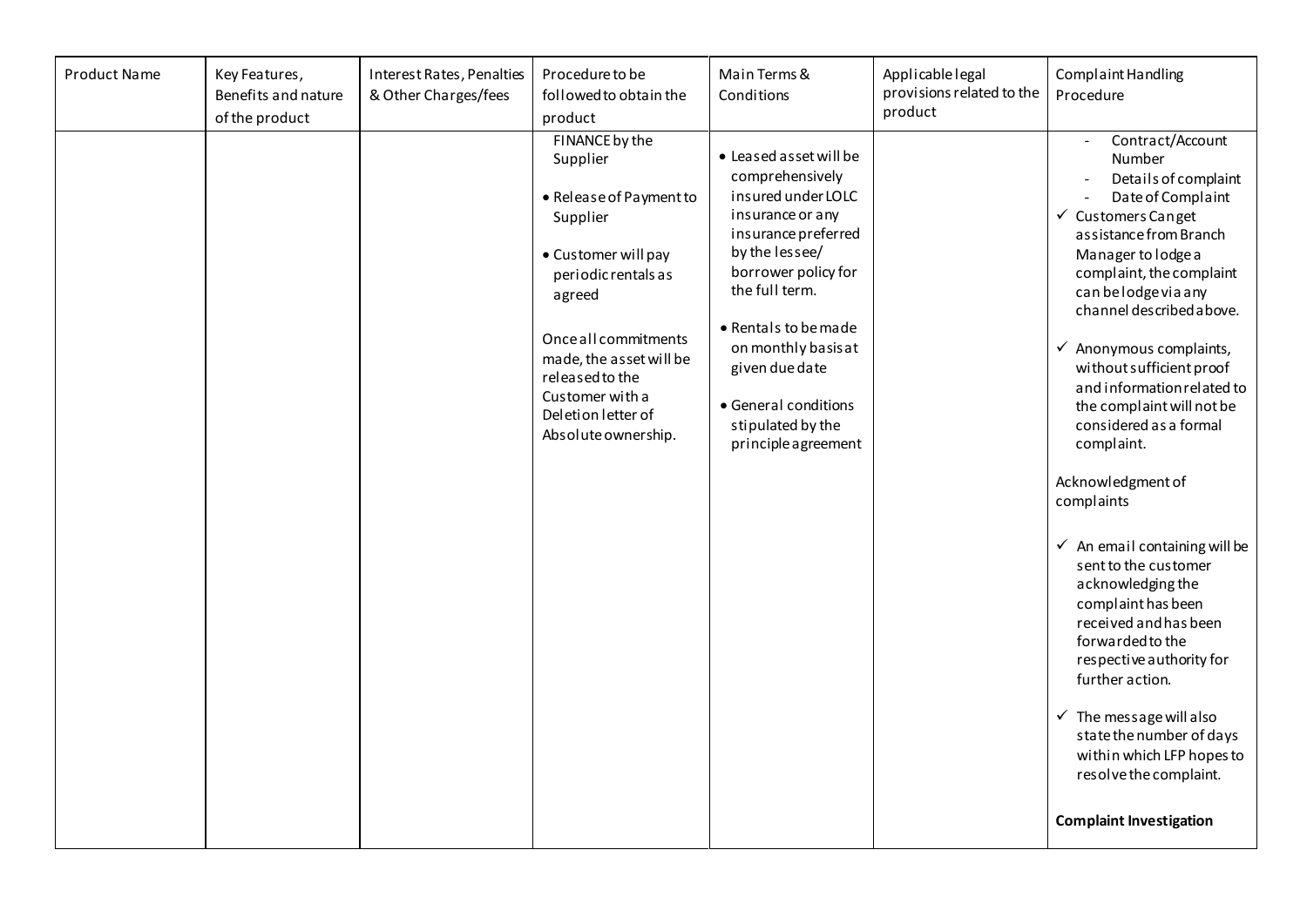| <b>Product Name</b> | Key Features,<br>Benefits and nature<br>of the product                                                        | Interest Rates, Penalties<br>& Other Charges/fees                                                                      | Procedure to be<br>followed to obtain the<br>product                                                                                      | Main Terms &<br>Conditions                                                                                                | Applicable legal<br>provisions related to the<br>product                                                     | Complaint Handling<br>Procedure                                                                                                                                                                            |
|---------------------|---------------------------------------------------------------------------------------------------------------|------------------------------------------------------------------------------------------------------------------------|-------------------------------------------------------------------------------------------------------------------------------------------|---------------------------------------------------------------------------------------------------------------------------|--------------------------------------------------------------------------------------------------------------|------------------------------------------------------------------------------------------------------------------------------------------------------------------------------------------------------------|
|                     |                                                                                                               |                                                                                                                        |                                                                                                                                           |                                                                                                                           |                                                                                                              | √ LOLC FINANCE will<br>respond to the customer<br>with the decision and offer<br>an explanation.                                                                                                           |
|                     |                                                                                                               |                                                                                                                        |                                                                                                                                           |                                                                                                                           |                                                                                                              | $\checkmark$ If The company unable to<br>investigate and send a<br>response within a period<br>of 7 working days,<br>company call the customer<br>to inform the delivery date<br>for the complaint raised. |
|                     |                                                                                                               |                                                                                                                        |                                                                                                                                           |                                                                                                                           |                                                                                                              | $\sqrt{W}$ Website details;<br>www.lolcfinance.com                                                                                                                                                         |
|                     |                                                                                                               |                                                                                                                        |                                                                                                                                           |                                                                                                                           |                                                                                                              | if a satisfactory resolution is<br>not received, the case can be<br>referred to;                                                                                                                           |
|                     |                                                                                                               |                                                                                                                        |                                                                                                                                           |                                                                                                                           |                                                                                                              | $\sqrt{\ }$ Financial Ombudsman of<br>Sri Lanka<br>Address: No 143A, Vajira<br>Road, Colombo 5<br>Telephone: +94 11 2595624<br>Fax: 94 11 2595625<br>Email: fosril@sltnet.lk                               |
|                     |                                                                                                               |                                                                                                                        |                                                                                                                                           |                                                                                                                           |                                                                                                              | Website:<br>www.financialombudsman.lk                                                                                                                                                                      |
| Auto Loans          | • Leasing options<br>offered for Brand<br>Registered/<br>Unregistered<br>Vehicles,<br>Machinery&<br>Equipment | • Rates as per tariff-<br>sheet decided by<br>ALCO.<br>• Rates current at the<br>time will be available<br>on inquiry. | · Initialdiscussion with<br>the Customer on<br>request of a facility.<br>· Submitting of all<br>required documents by<br>Customer proving | • The applicant<br>should be Sri<br>Lankan within the<br>legally acceptable<br>age limit to obtain a<br>finance facility. | • Finance Leasing ACT<br>No.56 of 2000<br>Based on scenarios,<br>below directions also<br>would be referred; | · Customers can place a<br>complaint by following<br>steps;<br>$\checkmark$ Visit the branch the facility<br>is obtained and make a<br>written complaint to the<br>Branch Manager.                         |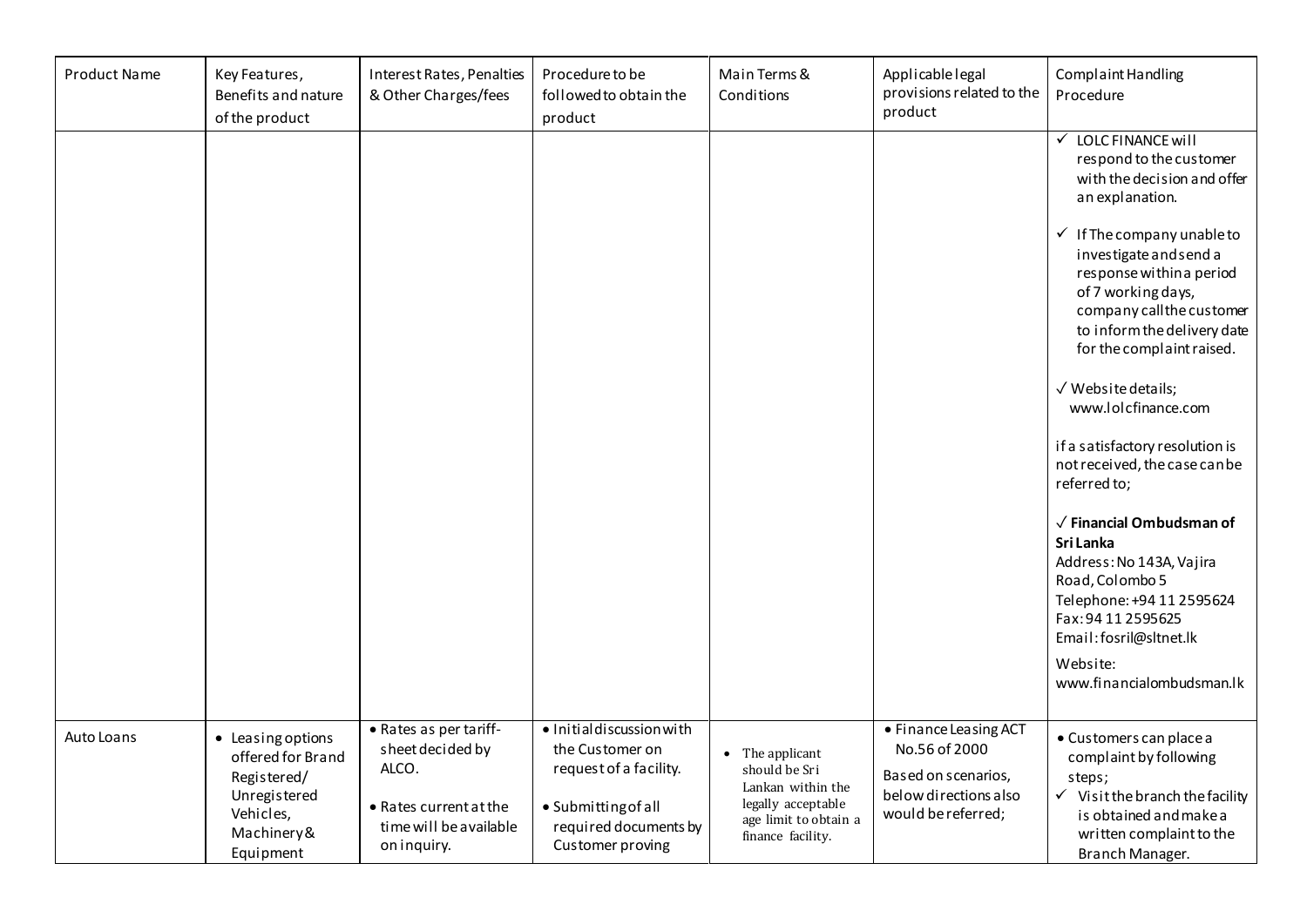| <b>Product Name</b> | Key Features,<br>Benefits and nature<br>of the product                                                                                                      | Interest Rates, Penalties<br>& Other Charges/fees                                                                                                                                                                                                                                                                                                                                              | Procedure to be<br>followed to obtain the<br>product                                                                                                                                                                                                                                                                                                                                                                                                                                                                                                                                                                                                 | Main Terms &<br>Conditions                                                                                                                                                                                                                                                                                                                                                                                                                                                                                                                                                                                                                                                                                                                                                                       | Applicable legal<br>provisions related to the<br>product                                                                                                                                                                                                                                                                                                                                                                                                                                                                                                                                                  | <b>Complaint Handling</b><br>Procedure                                                                                                                                                                                                                                                                                                                                                                                                                                                                                                                                                                                                                                                                                   |
|---------------------|-------------------------------------------------------------------------------------------------------------------------------------------------------------|------------------------------------------------------------------------------------------------------------------------------------------------------------------------------------------------------------------------------------------------------------------------------------------------------------------------------------------------------------------------------------------------|------------------------------------------------------------------------------------------------------------------------------------------------------------------------------------------------------------------------------------------------------------------------------------------------------------------------------------------------------------------------------------------------------------------------------------------------------------------------------------------------------------------------------------------------------------------------------------------------------------------------------------------------------|--------------------------------------------------------------------------------------------------------------------------------------------------------------------------------------------------------------------------------------------------------------------------------------------------------------------------------------------------------------------------------------------------------------------------------------------------------------------------------------------------------------------------------------------------------------------------------------------------------------------------------------------------------------------------------------------------------------------------------------------------------------------------------------------------|-----------------------------------------------------------------------------------------------------------------------------------------------------------------------------------------------------------------------------------------------------------------------------------------------------------------------------------------------------------------------------------------------------------------------------------------------------------------------------------------------------------------------------------------------------------------------------------------------------------|--------------------------------------------------------------------------------------------------------------------------------------------------------------------------------------------------------------------------------------------------------------------------------------------------------------------------------------------------------------------------------------------------------------------------------------------------------------------------------------------------------------------------------------------------------------------------------------------------------------------------------------------------------------------------------------------------------------------------|
|                     | • The maximum<br>leasecostis<br>restricted as per<br>the LTV guidelines<br>of CBSL<br>• Lease options<br>available up to<br>min. 6 months &<br>max. 5 years | • Asset transfer fees<br>and/or Asset<br>Mortgage Rates as<br>appropriate will be<br>applicable<br>• Applicable<br>Government<br>tax/stamp duty and<br>all other statutory<br>charges/fees for<br>leasing applicable<br>• Exception (if any) of<br>Government<br>tax/stamp duty and<br>all other statutory<br>charges/fees for<br>special asset-classed<br>of leasing applies<br>appropriately | income, net-worth and<br>guarantees<br>• Valuation report from<br>an LOLC FINANCE<br>panel-registered valuer<br>and Invoice from the<br>Supplier of Asset to be<br>submitted<br>• Inspection from LOLC<br><b>FINANCE Officers</b><br>• Approval process to<br>take up to 3 working<br>days<br>• Signing of Agreements<br>and Guarantee bonds<br>• Issuance of Asset<br>Delivery/Purchase<br>Order by LOLC<br>FINANCE.<br>• Transfer of Absolute<br>ownership to LOLC<br>FINANCE by the<br>Supplier<br>• Release of Payment to<br>Supplier<br>• Customer will pay<br>periodic rentals as<br>agreed<br>Once all commitments<br>made, the asset will be | • Applicant can be a<br>salaried employee<br>or self-employed.<br>• Client profile should<br>be in line and meet<br>the requirements as<br>per the company<br>lending criteria.<br>All facility requests<br>are subjected to a<br>credit evaluation<br>and all facility<br>approvals will be at<br>the sole discretion<br>of the company.<br>• On an event of Non-<br>Repayment as per<br>the agreement,<br>customer is liable to<br>pay all the late<br>payment<br>fees/charges/<br>interest charged on<br>behalf of the same to<br>the company.<br>Leased asset will be<br>comprehensively<br>insured under LOLC<br>insurance policy for<br>the full term<br>• Rentals to be made<br>on monthly basis at<br>given due date<br>• General conditions<br>stipulated by the<br>principle agreement | • Consumer Credit Act<br>No. 29 of 1982<br>• Mortgage Act No. 6 of<br>1949<br>• Secured Transactions<br>Act No.49 of 2009<br>• Registration of Title<br>No. 21 of 1998<br>• Arbitration Act No.11<br>of 1995<br>• Mediation Board Act<br>No. 72 of 1988<br>• Recovery of Debt<br>(Special Provisions)<br>Act No. 2 of 1990<br>• Inland Trust Receipts<br>Act No. 14 of 1990<br>• Finance Business Act<br>No.42 of 2011<br>· Inland Revenue Act<br>No.24 of 2017<br>• Any other laws which<br>are in existence for<br>the time being or any<br>other laws which will<br>be introduced from<br>time to time | If a solution is not given;<br>$\checkmark$ Writeto:<br>The Manager,<br>SME Business Unit,<br>✓<br>LOLC Finance PLC.<br>100/1,<br>✓<br>Sri Jayawardanapura<br>Road,<br>Rajagiriya<br>Call On:<br>✓<br>Hotline:<br>+94 11 57 15 555<br>$\checkmark$ E-mail On:<br>info@lolcfinance.com<br>Required Information to Place<br>a complaint;<br>Name<br>NIC Number<br>Mobile number<br>Email address (if any)<br>Contract/Account<br>Number<br>Details of complaint<br>Date of Complaint<br>Customers Canget<br>$\checkmark$<br>assistance from Branch<br>Manager to lodge a<br>complaint, the complaint<br>can be lodge via any<br>channel described above.<br>$\checkmark$ Anonymous complaints,<br>without sufficient proof |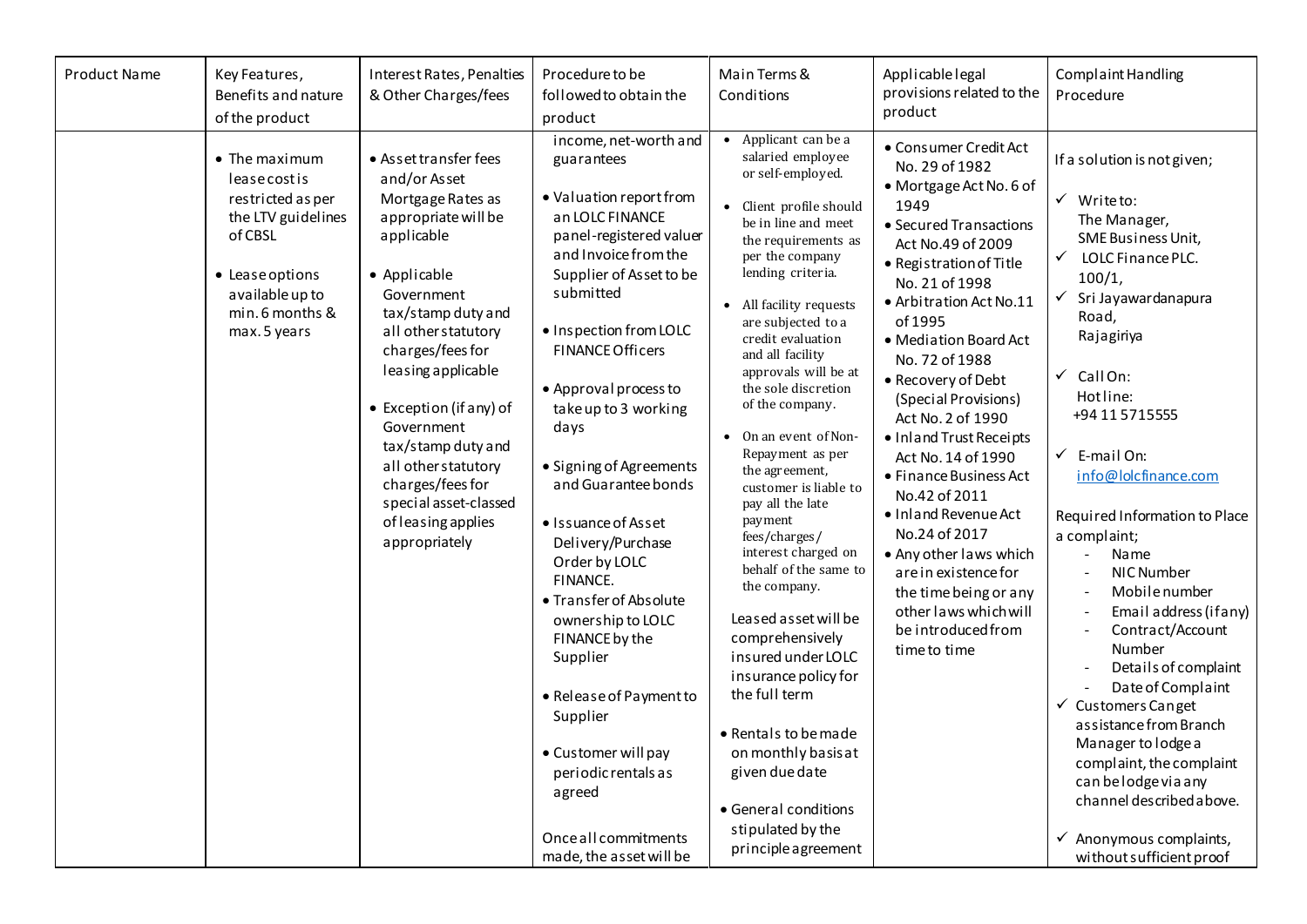| Product Name | Key Features,<br>Benefits and nature<br>of the product | Interest Rates, Penalties<br>& Other Charges/fees | Procedure to be<br>followed to obtain the<br>product                            | Main Terms &<br>Conditions | Applicable legal<br>provisions related to the<br>product | Complaint Handling<br>Procedure                                                                                                                                                                                                               |
|--------------|--------------------------------------------------------|---------------------------------------------------|---------------------------------------------------------------------------------|----------------------------|----------------------------------------------------------|-----------------------------------------------------------------------------------------------------------------------------------------------------------------------------------------------------------------------------------------------|
|              |                                                        |                                                   | released to the<br>Customer with a<br>Deletion letter of<br>Absolute ownership. |                            |                                                          | and information related to<br>the complaint will not be<br>considered as a formal<br>complaint.                                                                                                                                               |
|              |                                                        |                                                   |                                                                                 |                            |                                                          | Acknowledgment of<br>complaints                                                                                                                                                                                                               |
|              |                                                        |                                                   |                                                                                 |                            |                                                          | $\checkmark$ An email containing will be<br>sent to the customer<br>acknowledging the<br>complaint has been<br>received and has been<br>forwarded to the<br>respective authority for<br>further action.<br>$\checkmark$ The message will also |
|              |                                                        |                                                   |                                                                                 |                            |                                                          | state the number of days<br>within which LFP hopes to<br>resolve the complaint.                                                                                                                                                               |
|              |                                                        |                                                   |                                                                                 |                            |                                                          | <b>Complaint Investigation</b>                                                                                                                                                                                                                |
|              |                                                        |                                                   |                                                                                 |                            |                                                          | $\checkmark$ LOLC FINANCE will<br>respond to the customer<br>with the decision and offer<br>an explanation.                                                                                                                                   |
|              |                                                        |                                                   |                                                                                 |                            |                                                          | $\checkmark$ If The company unable to<br>investigate and send a<br>response within a period<br>of 7 working days,<br>company call the customer<br>to inform the delivery date<br>for the complaint raised.                                    |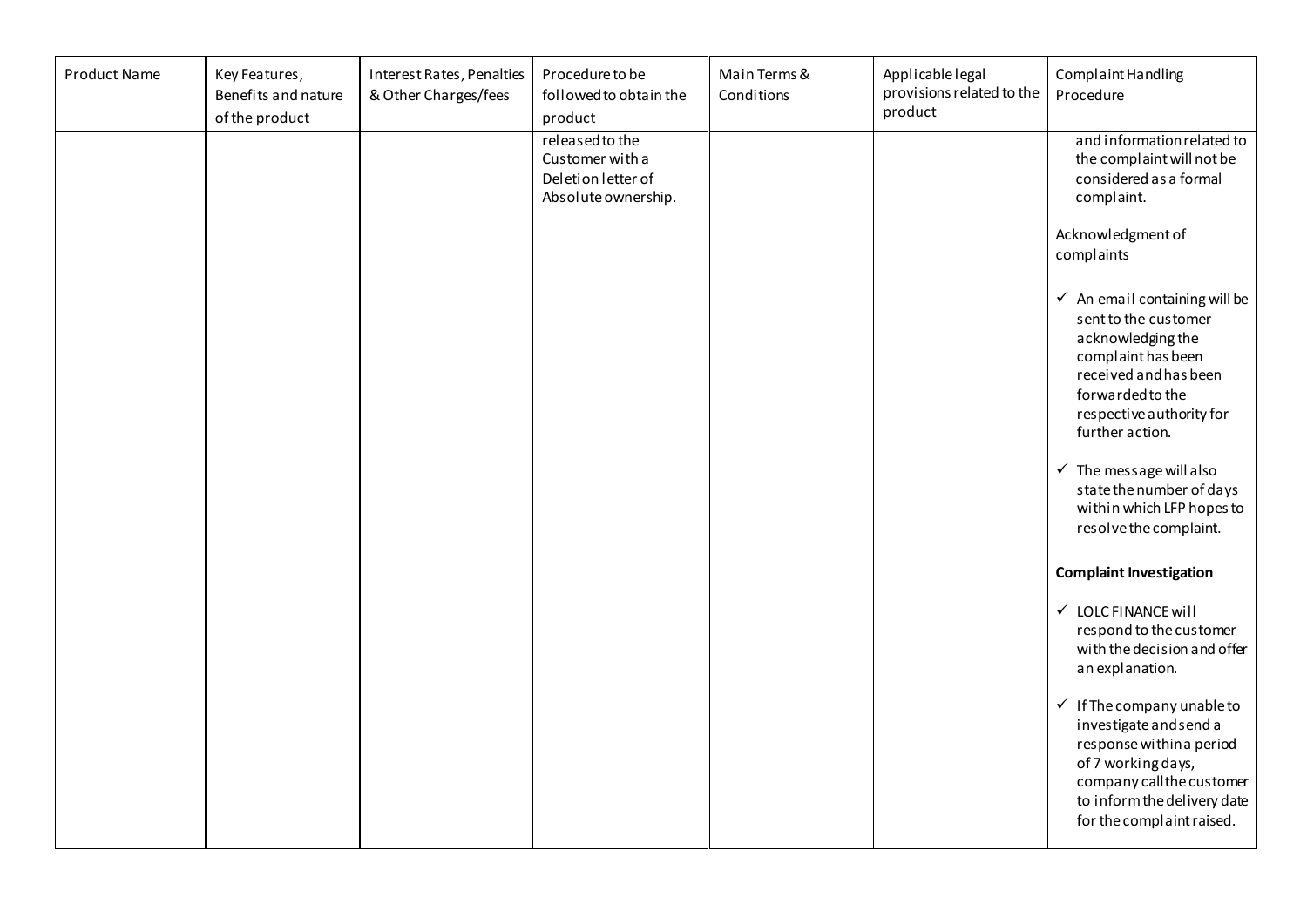| <b>Product Name</b> | Key Features,<br>Benefits and nature<br>of the product                                                                                                                                                                                                                                                                                                            | Interest Rates, Penalties<br>& Other Charges/fees                                                                                                                                                                                                                                                                                              | Procedure to be<br>followed to obtain the<br>product                                                                                                                                                                                                                                                                                                                            | Main Terms &<br>Conditions                                                                                                                                                                                                                                                                                                                                                                                             | Applicable legal<br>provisions related to the<br>product                                                                                                                                                                                                                                                                                                                | Complaint Handling<br>Procedure                                                                                                                                                                                                                                                                                                                                                            |
|---------------------|-------------------------------------------------------------------------------------------------------------------------------------------------------------------------------------------------------------------------------------------------------------------------------------------------------------------------------------------------------------------|------------------------------------------------------------------------------------------------------------------------------------------------------------------------------------------------------------------------------------------------------------------------------------------------------------------------------------------------|---------------------------------------------------------------------------------------------------------------------------------------------------------------------------------------------------------------------------------------------------------------------------------------------------------------------------------------------------------------------------------|------------------------------------------------------------------------------------------------------------------------------------------------------------------------------------------------------------------------------------------------------------------------------------------------------------------------------------------------------------------------------------------------------------------------|-------------------------------------------------------------------------------------------------------------------------------------------------------------------------------------------------------------------------------------------------------------------------------------------------------------------------------------------------------------------------|--------------------------------------------------------------------------------------------------------------------------------------------------------------------------------------------------------------------------------------------------------------------------------------------------------------------------------------------------------------------------------------------|
|                     |                                                                                                                                                                                                                                                                                                                                                                   |                                                                                                                                                                                                                                                                                                                                                |                                                                                                                                                                                                                                                                                                                                                                                 |                                                                                                                                                                                                                                                                                                                                                                                                                        |                                                                                                                                                                                                                                                                                                                                                                         | $\sqrt{W}$ Website details;<br>www.lolcfinance.com<br>if a satisfactory resolution is<br>not received, the case can be<br>referred to;<br>$\sqrt{}$ Financial Ombudsman of<br>Sri Lanka<br>Address: No 143A, Vajira<br>Road, Colombo 5<br>Telephone: +94 11 2595624<br>Fax: 94 11 2595625<br>Email: fosril@sltnet.lk<br>Website:<br>www.financialombudsman.lk                              |
| Speed Draft         | • A predominantly<br>working capital<br>revolving loan<br>facility which is<br>quite similar to an<br>overdraft.<br>• Flexibility in<br>repayment of<br>capital amount<br>borrowed while<br>servicing the<br>monthly interest<br>quantum.<br>• Loan tenor is<br>minimum 1 year<br>and maximum 2<br>years<br>• Flexibility in<br>getting multiple<br>disbursements | • Rates as per tariff-<br>sheet decided by<br>ALCO.<br>• Rates current at the<br>time will be available<br>on inquiry.<br>• Asset transfer fees<br>and/or Asset<br>Mortgage Rates as<br>appropriate will be<br>applicable<br>• Applicable<br>Government<br>tax/stamp duty and<br>all other statutory<br>charges/fees for<br>leasing applicable | · Initial discussion with<br>the Customer on<br>request of a facility.<br>· Submitting of all<br>required documents by<br>Customer proving<br>income, net-worth and<br>guarantees<br>• Valuation report from<br>an LOLC FINANCE<br>panel-registered valuer<br>and Invoice from the<br>Supplier of Asset to be<br>submitted<br>• Inspection from LOLC<br><b>FINANCE Officers</b> | The applicant<br>should be Sri<br>Lankan within the<br>legally acceptable<br>age limit to obtain a<br>finance facility.<br>Applicant can be a<br>salaried employee<br>or self-employed.<br>Client profile should<br>be in line and meet<br>the requirements as<br>per the company<br>lending criteria.<br>All facility requests<br>are subjected to a<br>credit evaluation<br>and all facility<br>approvals will be at | • Finance Leasing ACT<br>No.56 of 2000<br>Based on scenarios,<br>below directions also<br>would be referred;<br>• Consumer Credit Act<br>No. 29 of 1982<br>• Mortgage Act No. 6 of<br>1949<br>• Secured Transactions<br>Act No.49 of 2009<br>• Registration of Title<br>No. 21 of 1998<br>• Arbitration Act No.11<br>of 1995<br>• Mediation Board Act<br>No. 72 of 1988 | · Customers can place a<br>complaint by following<br>steps;<br>$\checkmark$ Visit the branch the facility<br>is obtained and make a<br>written complaint to the<br>Branch Manager.<br>If a solution is not given;<br>$\checkmark$ Writeto:<br>The Manager,<br>SME Business Unit,<br>$\checkmark$ LOLC Finance PLC.<br>100/1,<br>Sri Jayawardanapura<br>$\checkmark$<br>Road,<br>Rajagiriya |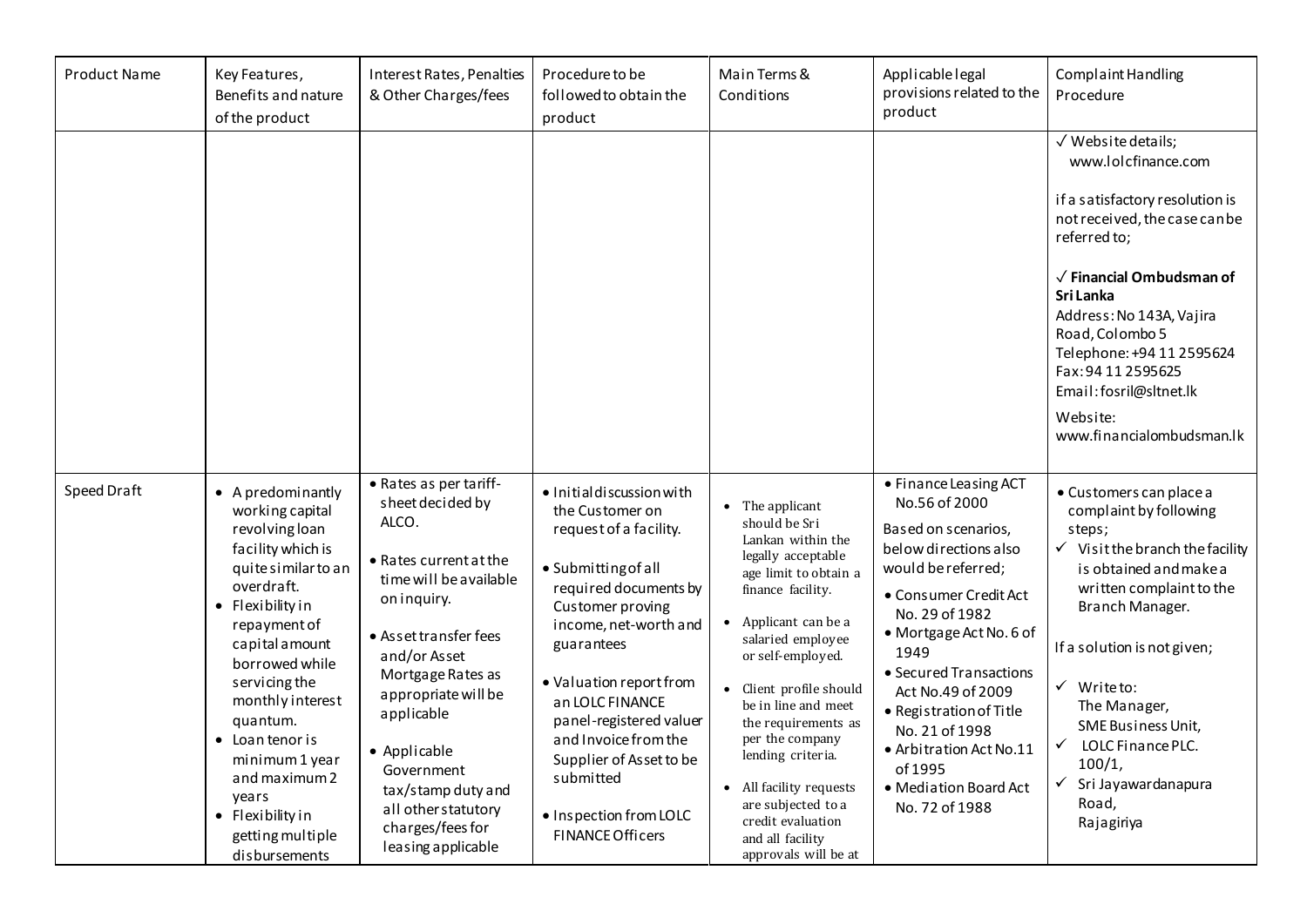| <b>Product Name</b> | Key Features,<br>Benefits and nature<br>of the product | Interest Rates, Penalties<br>& Other Charges/fees                                                                                                                      | Procedure to be<br>followed to obtain the<br>product                                                                                                                                                                                                                                                                                                                                                                                                                                                      | Main Terms &<br>Conditions                                                                                                                                                                                                                                                                                                                                                                                                                                                                         | Applicablelegal<br>provisions related to the<br>product                                                                                                                                                                                                                                                                                        | Complaint Handling<br>Procedure                                                                                                                                                                                                                                                                                                                                                                                                                                                                                                                                                                                                                                                                                                                                                            |
|---------------------|--------------------------------------------------------|------------------------------------------------------------------------------------------------------------------------------------------------------------------------|-----------------------------------------------------------------------------------------------------------------------------------------------------------------------------------------------------------------------------------------------------------------------------------------------------------------------------------------------------------------------------------------------------------------------------------------------------------------------------------------------------------|----------------------------------------------------------------------------------------------------------------------------------------------------------------------------------------------------------------------------------------------------------------------------------------------------------------------------------------------------------------------------------------------------------------------------------------------------------------------------------------------------|------------------------------------------------------------------------------------------------------------------------------------------------------------------------------------------------------------------------------------------------------------------------------------------------------------------------------------------------|--------------------------------------------------------------------------------------------------------------------------------------------------------------------------------------------------------------------------------------------------------------------------------------------------------------------------------------------------------------------------------------------------------------------------------------------------------------------------------------------------------------------------------------------------------------------------------------------------------------------------------------------------------------------------------------------------------------------------------------------------------------------------------------------|
|                     | within the<br>approved limit.                          | • Exception (if any) of<br>Government<br>tax/stamp duty and<br>all other statutory<br>charges/fees for<br>special asset-classed<br>of leasing applies<br>appropriately | • Approval process to<br>take up to 3 working<br>days<br>• Signing of Agreements<br>and Guarantee bonds<br>• Issuance of Asset<br>Delivery/Purchase<br>Order by LOLC<br><b>FINANCE.</b><br>• Transfer of Absolute<br>ownership to LOLC<br>FINANCE by the<br>Supplier<br>• Release of Payment to<br>Supplier<br>• Customer will pay<br>periodic rentals as<br>agreed<br>Once all commitments<br>made, the asset will be<br>released to the<br>Customer with a<br>Deletion letter of<br>Absolute ownership. | the sole discretion<br>of the company.<br>• On an event of Non-<br>Repayment as per<br>the agreement,<br>customer is liable to<br>pay all the late<br>payment<br>fees/charges/<br>interest charged on<br>behalf of the same to<br>the company.<br>• Leased asset will<br>be<br>comprehensively<br>insured under LOLC<br>insurance policy for<br>the full term<br>• Rentals to be made<br>on monthly basis at<br>given due date<br>• General conditions<br>stipulated by the<br>principle agreement | • Recovery of Debt<br>(Special Provisions)<br>Act No. 2 of 1990<br>• Inland Trust Receipts<br>Act No. 14 of 1990<br>• Finance Business Act<br>No.42 of 2011<br>• Inland Revenue Act<br>No.24 of 2017<br>• Any other laws which<br>are in existence for<br>the time being or any<br>other laws which will<br>be introduced from<br>time to time | $\sqrt{$ Call On:<br>Hotline:<br>+94 11 5715555<br>$\checkmark$ E-mail On:<br>info@lolcfinance.com<br>Required Information to Place<br>a complaint;<br>Name<br>NIC Number<br>Mobile number<br>Email address (if any)<br>Contract/Account<br>Number<br>Details of complaint<br>Date of Complaint<br>Customers Canget<br>$\checkmark$<br>assistance from Branch<br>Manager to lodge a<br>complaint, the complaint<br>can be lodge via any<br>channel described above.<br>$\checkmark$ Anonymous complaints,<br>without sufficient proof<br>and information related to<br>the complaint will not be<br>considered as a formal<br>complaint.<br>Acknowledgment of<br>complaints<br>$\checkmark$ An email containing will be<br>sent to the customer<br>acknowledging the<br>complaint has been |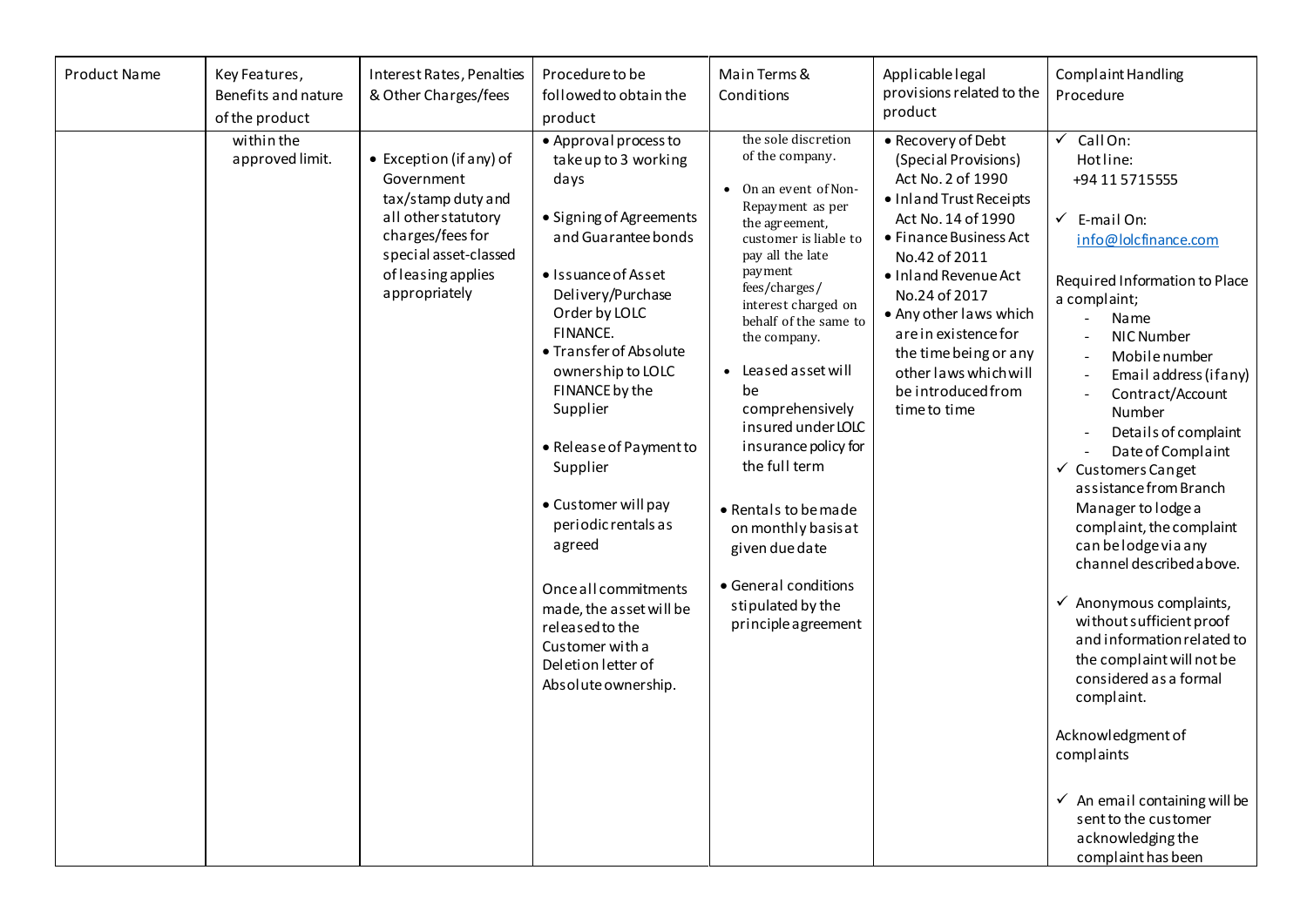| Product Name | Key Features,<br>Benefits and nature<br>of the product | Interest Rates, Penalties<br>& Other Charges/fees | Procedure to be<br>followed to obtain the<br>product | Main Terms &<br>Conditions | Applicable legal<br>provisions related to the<br>product | Complaint Handling<br>Procedure                                                                                                                                                                            |
|--------------|--------------------------------------------------------|---------------------------------------------------|------------------------------------------------------|----------------------------|----------------------------------------------------------|------------------------------------------------------------------------------------------------------------------------------------------------------------------------------------------------------------|
|              |                                                        |                                                   |                                                      |                            |                                                          | received and has been<br>forwarded to the<br>respective authority for<br>further action.                                                                                                                   |
|              |                                                        |                                                   |                                                      |                            |                                                          | $\checkmark$ The message will also<br>state the number of days<br>within which LFP hopes to<br>resolve the complaint.                                                                                      |
|              |                                                        |                                                   |                                                      |                            |                                                          | <b>Complaint Investigation</b>                                                                                                                                                                             |
|              |                                                        |                                                   |                                                      |                            |                                                          | √ LOLC FINANCE will<br>respond to the customer<br>with the decision and offer<br>an explanation.                                                                                                           |
|              |                                                        |                                                   |                                                      |                            |                                                          | $\checkmark$ If The company unable to<br>investigate and send a<br>response within a period<br>of 7 working days,<br>company call the customer<br>to inform the delivery date<br>for the complaint raised. |
|              |                                                        |                                                   |                                                      |                            |                                                          | $\sqrt{W}$ Website details;<br>www.lolcfinance.com                                                                                                                                                         |
|              |                                                        |                                                   |                                                      |                            |                                                          | if a satisfactory resolution is<br>not received, the case can be<br>referred to;                                                                                                                           |
|              |                                                        |                                                   |                                                      |                            |                                                          | $\sqrt{\ }$ Financial Ombudsman of<br>Sri Lanka<br>Address: No 143A, Vajira<br>Road, Colombo 5<br>Telephone: +94 11 2595624<br>Fax: 94 11 2595625                                                          |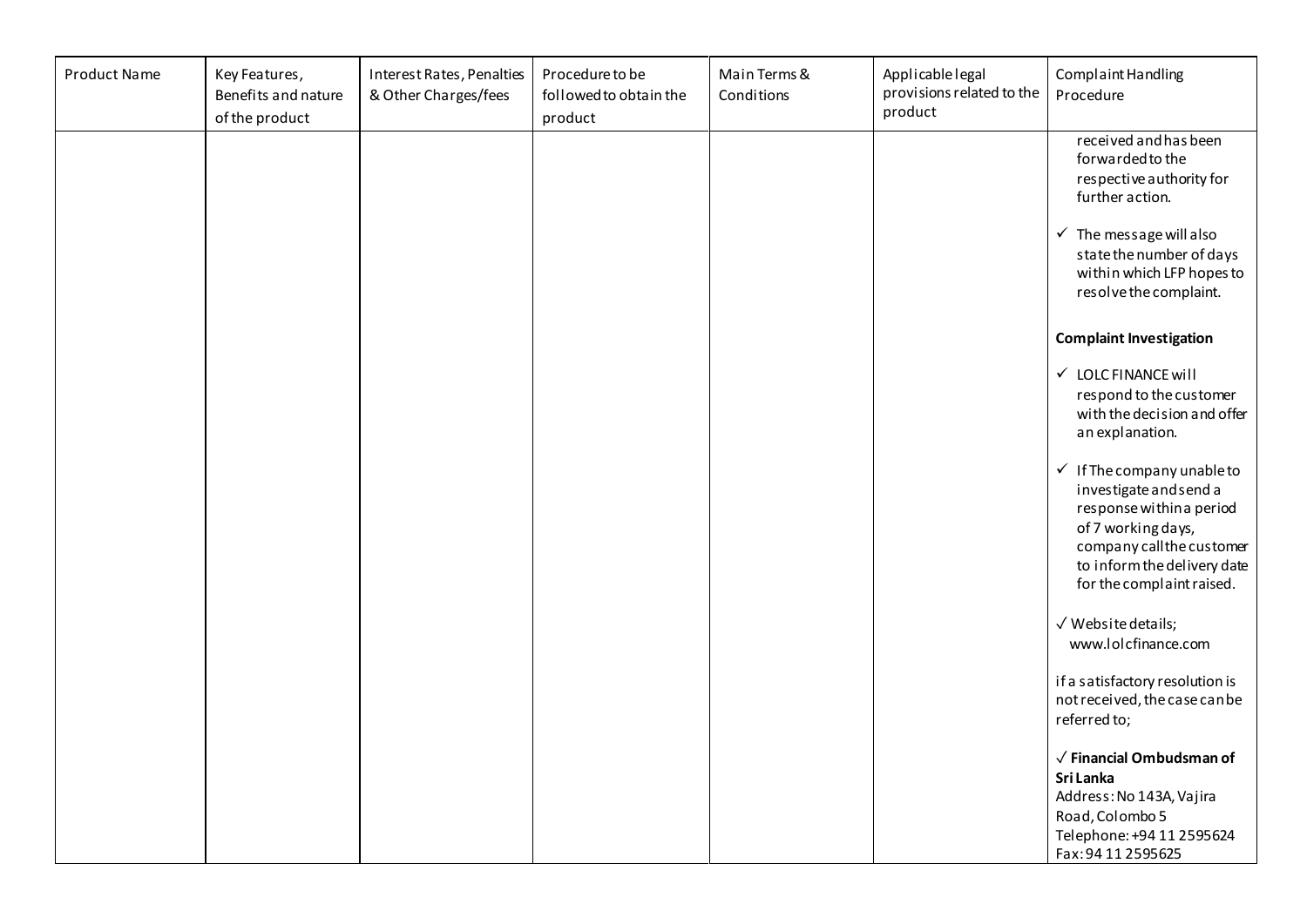| Product Name               | Key Features,<br>Benefits and nature<br>of the product                                                                                                                                                                                       | Interest Rates, Penalties<br>& Other Charges/fees                                                                                                                                                                                                                                                                                                                                                                                   | Procedure to be<br>followed to obtain the<br>product                                                                                                                                                                                                                                                                                                                                                                                                                                                                               | Main Terms &<br>Conditions                                                                                                                                                                                                                                                                                                                                                                                                                                                                                                                                                                                                                              | Applicable legal<br>provisions related to the<br>product                                                                                                                                                                                                                                                                                                                                                                                                                                                                                                                                                                        | <b>Complaint Handling</b><br>Procedure                                                                                                                                                                                                                                                                                                                                                                                                                                                                                                                                             |
|----------------------------|----------------------------------------------------------------------------------------------------------------------------------------------------------------------------------------------------------------------------------------------|-------------------------------------------------------------------------------------------------------------------------------------------------------------------------------------------------------------------------------------------------------------------------------------------------------------------------------------------------------------------------------------------------------------------------------------|------------------------------------------------------------------------------------------------------------------------------------------------------------------------------------------------------------------------------------------------------------------------------------------------------------------------------------------------------------------------------------------------------------------------------------------------------------------------------------------------------------------------------------|---------------------------------------------------------------------------------------------------------------------------------------------------------------------------------------------------------------------------------------------------------------------------------------------------------------------------------------------------------------------------------------------------------------------------------------------------------------------------------------------------------------------------------------------------------------------------------------------------------------------------------------------------------|---------------------------------------------------------------------------------------------------------------------------------------------------------------------------------------------------------------------------------------------------------------------------------------------------------------------------------------------------------------------------------------------------------------------------------------------------------------------------------------------------------------------------------------------------------------------------------------------------------------------------------|------------------------------------------------------------------------------------------------------------------------------------------------------------------------------------------------------------------------------------------------------------------------------------------------------------------------------------------------------------------------------------------------------------------------------------------------------------------------------------------------------------------------------------------------------------------------------------|
| Property Mortgage<br>Loans | • Finance options<br>offered for                                                                                                                                                                                                             | • Rates as per tariff-<br>sheet decided by<br>ALCO.                                                                                                                                                                                                                                                                                                                                                                                 | · Initial discussion with<br>the Customer on                                                                                                                                                                                                                                                                                                                                                                                                                                                                                       | The applicant                                                                                                                                                                                                                                                                                                                                                                                                                                                                                                                                                                                                                                           | Based on scenarios,<br>below directions also                                                                                                                                                                                                                                                                                                                                                                                                                                                                                                                                                                                    | Email: fosril@sltnet.lk<br>Website:<br>www.financialombudsman.lk<br>• Customers can place a<br>complaint by following                                                                                                                                                                                                                                                                                                                                                                                                                                                              |
| (Housing & Business)       | Land/Buildings<br>• Finance options<br>can be given to<br>generate working-<br>capital against<br>Fixed assets<br>owned by the<br>Customer<br>$\bullet$ The maximum<br>finance cost is<br>restricted as per<br>the LTV guidelines<br>of CBSL | • Rates current at the<br>time will be available<br>on inquiry<br>• Asset transfer fees<br>and/or Asset<br>Mortgage Rates as<br>appropriate will be<br>applicable<br>• Applicable<br>Government<br>tax/stamp duty and<br>all other statutory<br>charges/fees for<br>financial services<br>applicable<br>• Exception (if any) of<br>Government<br>tax/stamp duty and<br>all other statutory<br>charges/fees applies<br>appropriately | request of a facility.<br>· Submitting of all<br>required documents by<br>Customer proving<br>income, net-worth and<br>guarantees<br>• Valuation report from<br>an LOLC FINANCE<br>panel-registered valuer<br>of Asset to be<br>submitted<br>· In case the Asset<br>(Security) is a Landor<br>Building, approved<br>Local Authority<br>Documents and Clear<br>Title documents will be<br>required of the<br>property<br>. Inspection from LOLC<br><b>FINANCE Officers</b><br>• Approval process to<br>take up to 3 working<br>days | should be Sri<br>Lankan within the<br>legally acceptable<br>age limit to obtain a<br>finance facility.<br>Applicant can be a<br>salaried employee<br>or self-employed.<br>Client profile should<br>be in line and meet<br>the requirements as<br>per the company<br>lending criteria.<br>All facility requests<br>are subjected to a<br>credit evaluation<br>and all facility<br>approvals will be at<br>the sole discretion<br>of the company.<br>• On an event of Non-<br>Repayment as per<br>the agreement,<br>customer is liable to<br>pay all the late<br>payment<br>fees/charges/<br>interest charged on<br>behalf of the same to<br>the company. | would be referred:<br>• Consumer Credit Act<br>No. 29 of 1982<br>• Mortgage Act No. 6 of<br>1949<br>• Secured Transactions<br>Act No.49 of 2009<br>• Registration of Title<br>No. 21 of 1998<br>• Arbitration Act No.11<br>of 1995<br>• Mediation Board Act<br>No. 72 of 1988<br>• Recovery of Debt<br>(Special Provisions)<br>Act No. 2 of 1990<br>• Inland Trust Receipts<br>Act No. 14 of 1990<br>• Finance Business Act<br>No.42 of 2011<br>· Inland Revenue Act<br>No.24 of 2017<br>• Any other laws which<br>are in existence for<br>the time being or any<br>other laws which will<br>be introduced from<br>time to time | steps;<br>$\checkmark$ Visit the branch the facility<br>is obtained and make a<br>written complaint to the<br>Branch Manager.<br>If a solution is not given;<br>$\checkmark$ Writeto:<br>The Manager,<br>SME Business Unit,<br>$\checkmark$<br>LOLC Finance PLC.<br>100/1,<br>$\checkmark$<br>Sri Jayawardanapura<br>Road,<br>Rajagiriya<br>$\checkmark$<br>CallOn:<br>Hotline:<br>+94 11 57 15 555<br>$\checkmark$ E-mail On:<br>info@lolcfinance.com<br>Required Information to Place<br>a complaint;<br>Name<br>$\sim$<br>NIC Number<br>Mobile number<br>Email address (if any) |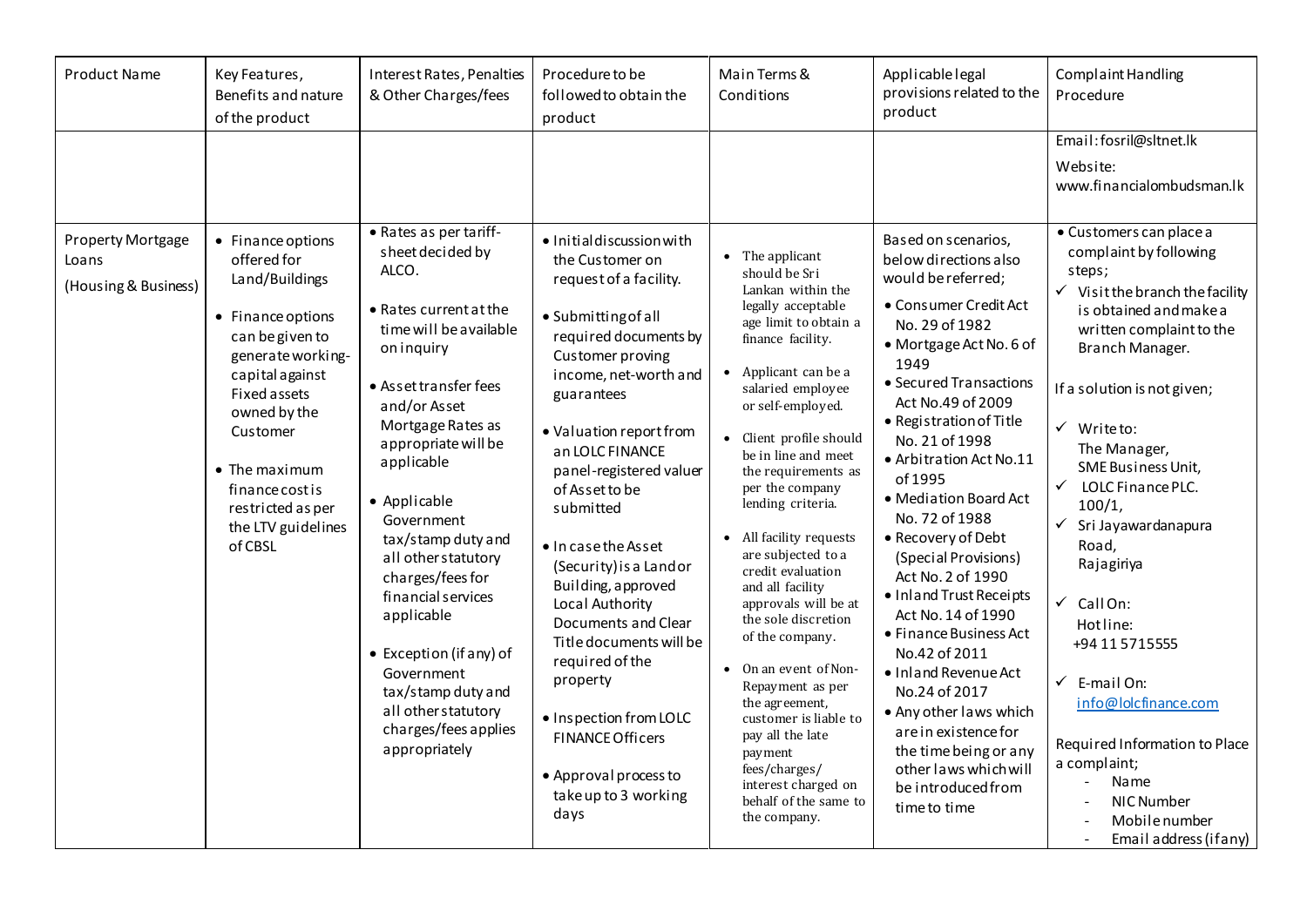| Product Name | Key Features,<br>Benefits and nature<br>of the product | Interest Rates, Penalties<br>& Other Charges/fees | Procedure to be<br>followed to obtain the<br>product                                                                                                                                                                                                                                                                                                                                                                                                                                                          | Main Terms &<br>Conditions                                                                                                                                                                                                                       | Applicable legal<br>provisions related to the<br>product | Complaint Handling<br>Procedure                                                                                                                                                                                                                                                                                                                                                                                                                                                                                                                                                                                                                                                                                                                                                                                              |
|--------------|--------------------------------------------------------|---------------------------------------------------|---------------------------------------------------------------------------------------------------------------------------------------------------------------------------------------------------------------------------------------------------------------------------------------------------------------------------------------------------------------------------------------------------------------------------------------------------------------------------------------------------------------|--------------------------------------------------------------------------------------------------------------------------------------------------------------------------------------------------------------------------------------------------|----------------------------------------------------------|------------------------------------------------------------------------------------------------------------------------------------------------------------------------------------------------------------------------------------------------------------------------------------------------------------------------------------------------------------------------------------------------------------------------------------------------------------------------------------------------------------------------------------------------------------------------------------------------------------------------------------------------------------------------------------------------------------------------------------------------------------------------------------------------------------------------------|
|              |                                                        |                                                   | • Signing of Agreements<br>and Guarantee bonds<br>• Issuance of Asset<br>Delivery/Purchase<br>Order by LOLC<br>FINANCE (in case of an<br>Asset purchase).<br>• Mortgage of Asset to<br>LOLC FINANCE by the<br>Supplier<br>· Release of Payment to<br>Supplier / Customer<br>• Customer will pay<br>periodic<br>instalments/settlement<br>as agreed<br>· Once all commitments<br>made, the asset will be<br>released to the<br>Customer with a<br>Deletion letter of<br>Absolute ownership /<br>Mortgage Bond. | • Leased asset will<br>be<br>comprehensively<br>insured under LOLC<br>insurance policy for<br>the full term<br>• Rentals to be made<br>on monthly basis at<br>given due date<br>• General conditions<br>stipulated by the<br>principle agreement |                                                          | Contract/Account<br>$\sim$<br><b>Number</b><br>Details of complaint<br>Date of Complaint<br>$\checkmark$ Customers Canget<br>assistance from Branch<br>Manager to lodge a<br>complaint, the complaint<br>can belodge via any<br>channel described above.<br>Anonymous complaints,<br>without sufficient proof<br>and information related to<br>the complaint will not be<br>considered as a formal<br>complaint.<br>Acknowledgment of<br>complaints<br>$\checkmark$ An email containing will be<br>sent to the customer<br>acknowledging the<br>complaint has been<br>received and has been<br>forwarded to the<br>respective authority for<br>further action.<br>The message will also<br>$\checkmark$<br>state the number of days<br>within which LFP hopes to<br>resolve the complaint.<br><b>Complaint Investigation</b> |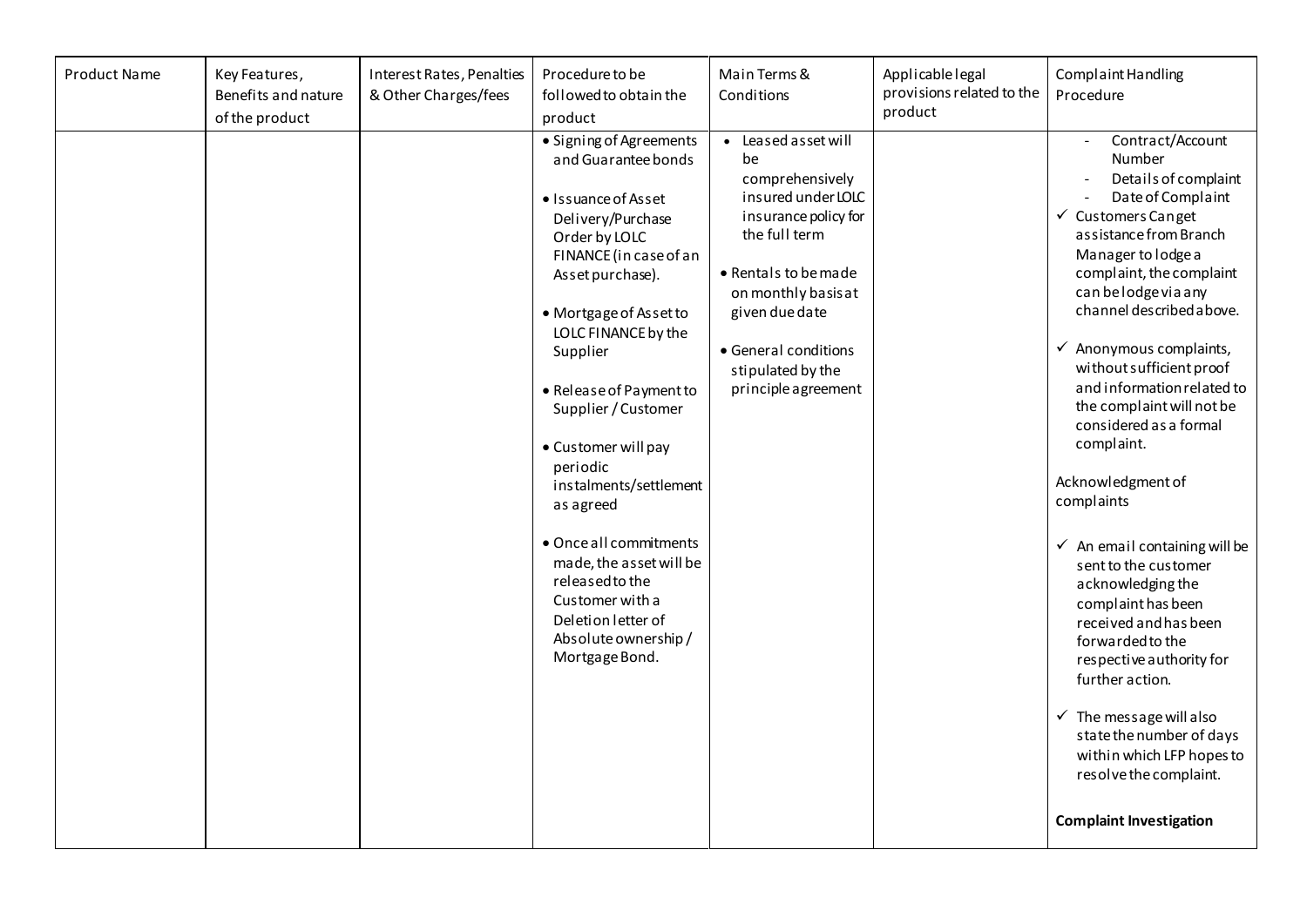| <b>Product Name</b> | Key Features,<br>Benefits and nature<br>of the product                                                           | Interest Rates, Penalties<br>& Other Charges/fees                                                                                           | Procedure to be<br>followed to obtain the<br>product                                                                                                             | Main Terms &<br>Conditions                                                                                                                                       | Applicable legal<br>provisions related to the<br>product | Complaint Handling<br>Procedure                                                                                                                                                                                                                                  |
|---------------------|------------------------------------------------------------------------------------------------------------------|---------------------------------------------------------------------------------------------------------------------------------------------|------------------------------------------------------------------------------------------------------------------------------------------------------------------|------------------------------------------------------------------------------------------------------------------------------------------------------------------|----------------------------------------------------------|------------------------------------------------------------------------------------------------------------------------------------------------------------------------------------------------------------------------------------------------------------------|
|                     |                                                                                                                  |                                                                                                                                             |                                                                                                                                                                  |                                                                                                                                                                  |                                                          | √ LOLC FINANCE will<br>respond to the customer<br>with the decision and offer<br>an explanation.                                                                                                                                                                 |
|                     |                                                                                                                  |                                                                                                                                             |                                                                                                                                                                  |                                                                                                                                                                  |                                                          | $\checkmark$ If The company unable to<br>investigate and send a<br>response within a period<br>of 7 working days,<br>company call the customer<br>to inform the delivery date<br>for the complaint raised.<br>$\sqrt{W}$ Website details;<br>www.lolcfinance.com |
|                     |                                                                                                                  |                                                                                                                                             |                                                                                                                                                                  |                                                                                                                                                                  |                                                          | if a satisfactory resolution is<br>not received, the case can be<br>referred to;                                                                                                                                                                                 |
|                     |                                                                                                                  |                                                                                                                                             |                                                                                                                                                                  |                                                                                                                                                                  |                                                          | $\sqrt{\ }$ Financial Ombudsman of<br>Sri Lanka<br>Address: No 143A, Vajira<br>Road, Colombo 5<br>Telephone: +94 11 2595624<br>Fax: 94 11 2595625<br>Email: fosril@sltnet.lk                                                                                     |
|                     |                                                                                                                  |                                                                                                                                             |                                                                                                                                                                  |                                                                                                                                                                  |                                                          | Website:<br>www.financialombudsman.lk                                                                                                                                                                                                                            |
| Gold loan           | Company keeps<br>$\bullet$<br>Gold as security<br>and grant an<br>advance up to<br>100% from the<br>market value | Rates as per tariff-<br>$\bullet$<br>sheet decided by<br>ALCO.<br>Rates current at the<br>$\bullet$<br>time will be<br>available on inquiry | · Initialdiscussion with<br>the Customer on<br>request of a facility.<br>• Customer should<br>submit the documents<br>to identifyhimself&<br>permanent residency | $\bullet$ The applicant<br>should be Sri<br>Lankan within the<br>legally acceptable<br>age limit to obtain a<br>finance facility.<br>The gold loan<br>advance is | · Mortgage Act No. 6 of<br>1949                          | · Customers can place a<br>complaint by following<br>steps;<br>$\checkmark$ Visit the branch the facility<br>is obtained and make a<br>written complaint to the<br>Branch Manager.                                                                               |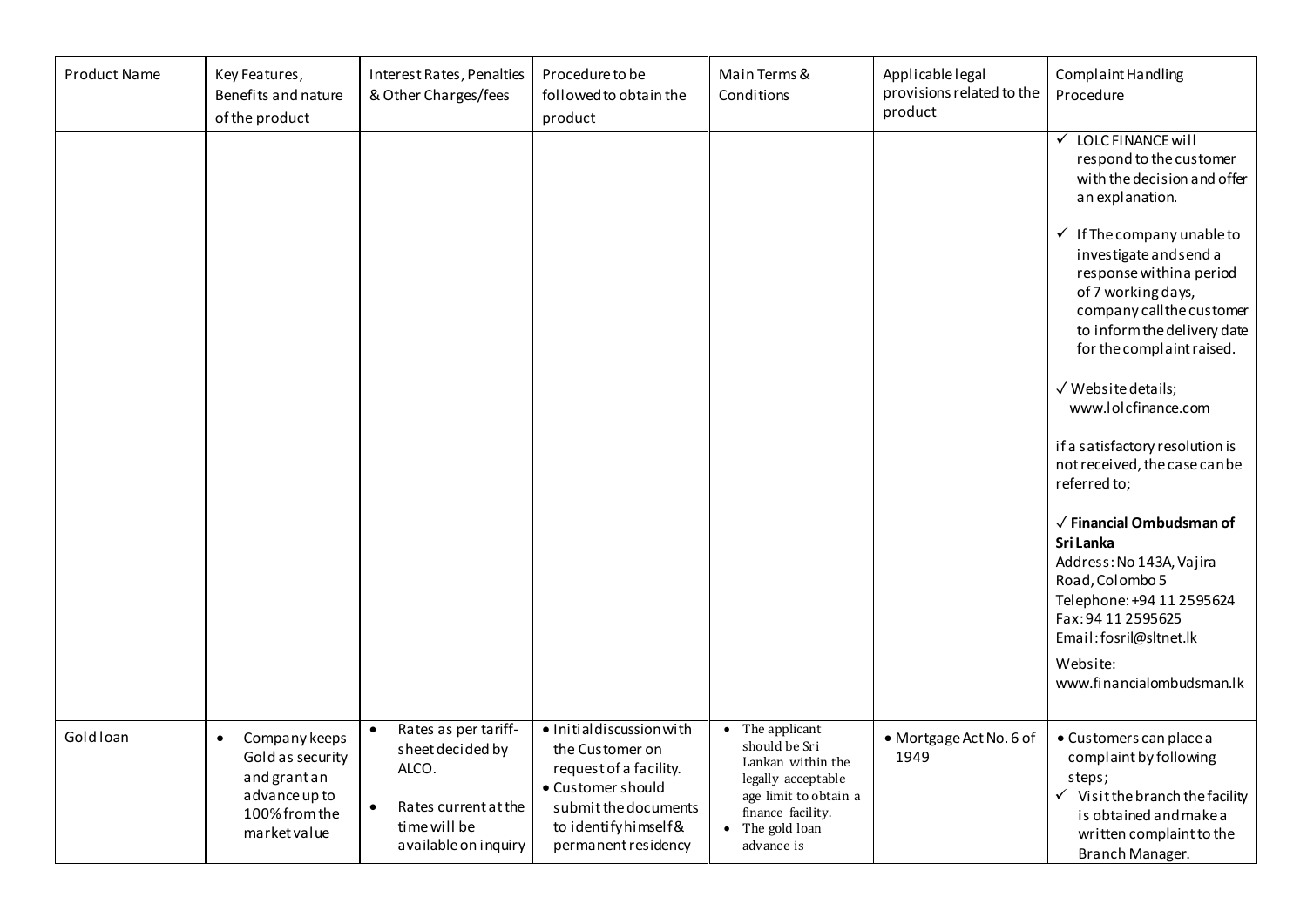| <b>Product Name</b> | Key Features,<br>Benefits and nature<br>of the product                                                                                      | Interest Rates, Penalties<br>& Other Charges/fees                                                                                                                                                                                                                                       | Procedure to be<br>followed to obtain the<br>product | Main Terms &<br>Conditions                                                                                                                                                                                                                                                                                                                                                                                                                                                                                                                                                                                                                                                                                                                                                                                                                                                                                                            | Applicable legal<br>provisions related to the<br>product | <b>Complaint Handling</b><br>Procedure                                                                                                                                                                                                                                                                                                                                                                                                                                                                                                                                                                                                                                                                                               |
|---------------------|---------------------------------------------------------------------------------------------------------------------------------------------|-----------------------------------------------------------------------------------------------------------------------------------------------------------------------------------------------------------------------------------------------------------------------------------------|------------------------------------------------------|---------------------------------------------------------------------------------------------------------------------------------------------------------------------------------------------------------------------------------------------------------------------------------------------------------------------------------------------------------------------------------------------------------------------------------------------------------------------------------------------------------------------------------------------------------------------------------------------------------------------------------------------------------------------------------------------------------------------------------------------------------------------------------------------------------------------------------------------------------------------------------------------------------------------------------------|----------------------------------------------------------|--------------------------------------------------------------------------------------------------------------------------------------------------------------------------------------------------------------------------------------------------------------------------------------------------------------------------------------------------------------------------------------------------------------------------------------------------------------------------------------------------------------------------------------------------------------------------------------------------------------------------------------------------------------------------------------------------------------------------------------|
|                     | Tenors $-3,6$ &<br>$\bullet$<br>12 months<br>Free Life<br>$\bullet$<br>insurance cover<br>provides up to<br>Rs. 250,000/-<br>advance amount | Applicable<br>$\bullet$<br>Government<br>tax/stamp duty and<br>all other statutory<br>charges/fees for<br>financial services<br>applicable<br>Exception (if any) of<br>$\bullet$<br>Government<br>tax/stamp duty and<br>all other statutory<br>charges/fees<br>applies<br>appropriately |                                                      | repayable within the<br>agreed period<br>together with the<br>relevant interest<br>• The company has<br>the right to sell the<br>gold articles which<br>are not redeemed<br>within the agreed<br>period after due<br>notice to the<br>customer<br>• The company<br>reserves the right to<br>increase the rate of<br>interest or change<br>the conditions after<br>the agreed period<br>The gold loan ticket<br>$\bullet$<br>must be<br>surrendered to<br>redeem the gold<br>articles<br>• Loss of the gold loan<br>ticket should be<br>immediately<br>brought to the<br>notice of the<br>company. In such<br>instances or in the<br>event of the demise<br>of the customer, the<br>person redeeming<br>the article should be<br>substantiating<br>his/her claim by<br>submitting an<br>affidavit and other<br>documents<br>acceptable to the<br>company<br>The notice prior to<br>$\bullet$<br>the sale of gold<br>articles should be |                                                          | If a solution is not given;<br>$\checkmark$ Writeto:<br>The Manager,<br>SME Business Unit,<br>LOLC Finance PLC.<br>✓<br>100/1,<br>$\checkmark$ Sri Jayawardanapura<br>Road,<br>Rajagiriya<br>$\checkmark$ Call On:<br>Hotline:<br>+94 11 57 15 555<br>$\checkmark$ E-mail On:<br>info@lolcfinance.com<br>Required Information to Place<br>a complaint;<br>Name<br>NIC Number<br>Mobile number<br>Email address (ifany)<br>Contract/Account<br>Number<br>Details of complaint<br>Date of Complaint<br>$\checkmark$ Customers Canget<br>assistance from Branch<br>Manager to lodge a<br>complaint, the complaint<br>can be lodge via any<br>channel described above.<br>$\checkmark$ Anonymous complaints,<br>without sufficient proof |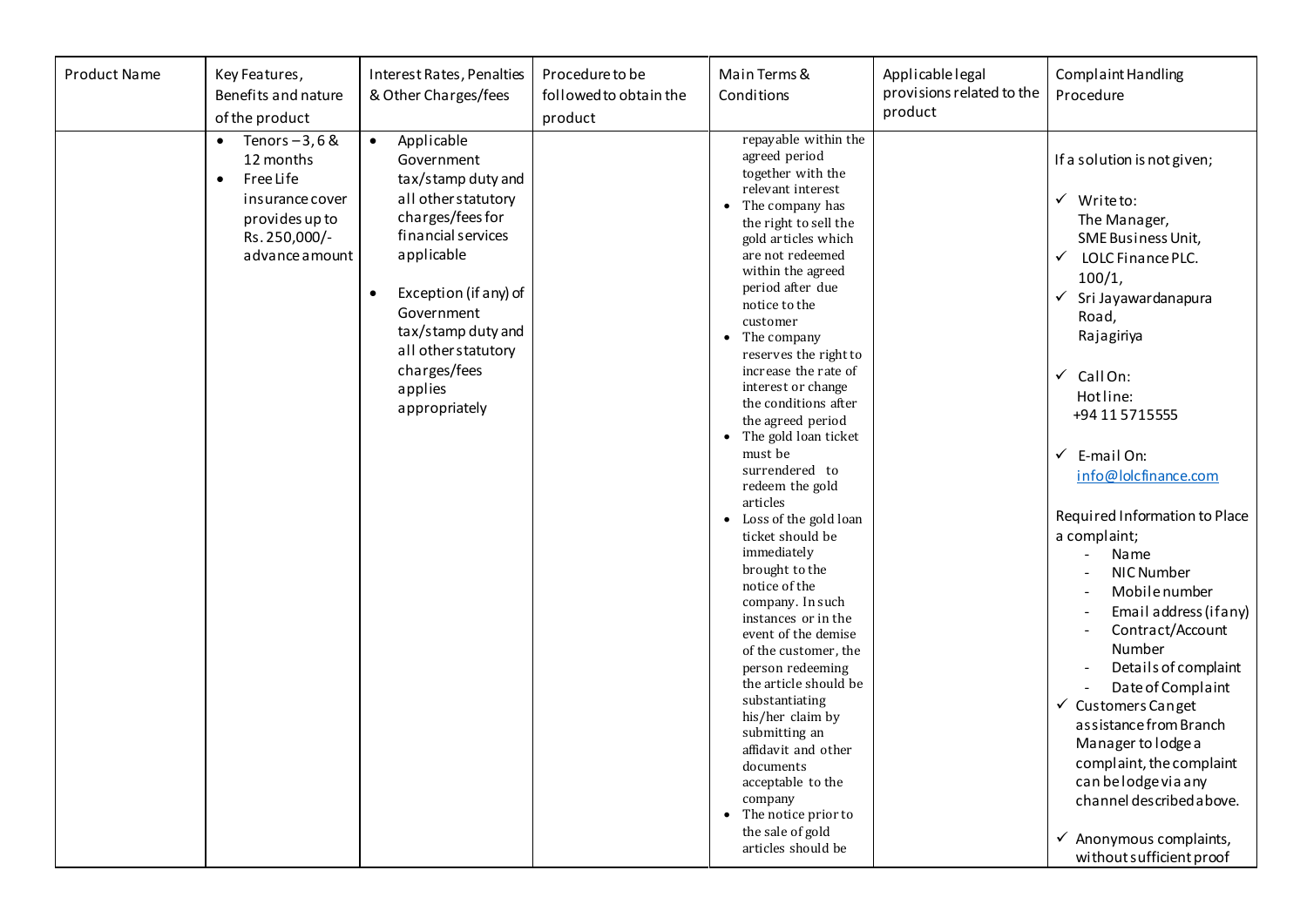| Product Name | Key Features,<br>Benefits and nature<br>of the product | Interest Rates, Penalties<br>& Other Charges/fees | Procedure to be<br>followed to obtain the<br>product | Main Terms &<br>Conditions                                                                                                                                                                                                                                                                                                                                                                                                                                           | Applicablelegal<br>provisions related to the<br>product | Complaint Handling<br>Procedure                                                                                                                                                                                                                                                                                                                                                                                                                                                                                                                                                                                                                                                                                                                                                                                                       |
|--------------|--------------------------------------------------------|---------------------------------------------------|------------------------------------------------------|----------------------------------------------------------------------------------------------------------------------------------------------------------------------------------------------------------------------------------------------------------------------------------------------------------------------------------------------------------------------------------------------------------------------------------------------------------------------|---------------------------------------------------------|---------------------------------------------------------------------------------------------------------------------------------------------------------------------------------------------------------------------------------------------------------------------------------------------------------------------------------------------------------------------------------------------------------------------------------------------------------------------------------------------------------------------------------------------------------------------------------------------------------------------------------------------------------------------------------------------------------------------------------------------------------------------------------------------------------------------------------------|
|              |                                                        |                                                   |                                                      | sent to the given<br>address<br>• The customer<br>should comply with<br>the rules $\&$<br>regulations<br>presently in force in<br>the company with<br>regard to the gold<br>articles<br>• In the event of the<br>loss of a gold article,<br>only the value of<br>gold prevailing at<br>the time of loss of<br>the article will be<br>paid by the<br>company as<br>compensation<br>The customer<br>$\bullet$<br>should notify the<br>company any<br>change of address |                                                         | and information related to<br>the complaint will not be<br>considered as a formal<br>complaint.<br>Acknowledgment of<br>complaints<br>$\checkmark$ An email containing will be<br>sent to the customer<br>acknowledging the<br>complaint has been<br>received and has been<br>forwarded to the<br>respective authority for<br>further action.<br>$\checkmark$ The message will also<br>state the number of days<br>within which LFP hopes to<br>resolve the complaint.<br><b>Complaint Investigation</b><br>$\checkmark$ LOLC FINANCE will<br>respond to the customer<br>with the decision and offer<br>an explanation.<br>$\checkmark$ If The company unable to<br>investigate and send a<br>response within a period<br>of 7 working days,<br>company call the customer<br>to inform the delivery date<br>for the complaint raised. |
|              |                                                        |                                                   |                                                      |                                                                                                                                                                                                                                                                                                                                                                                                                                                                      |                                                         |                                                                                                                                                                                                                                                                                                                                                                                                                                                                                                                                                                                                                                                                                                                                                                                                                                       |